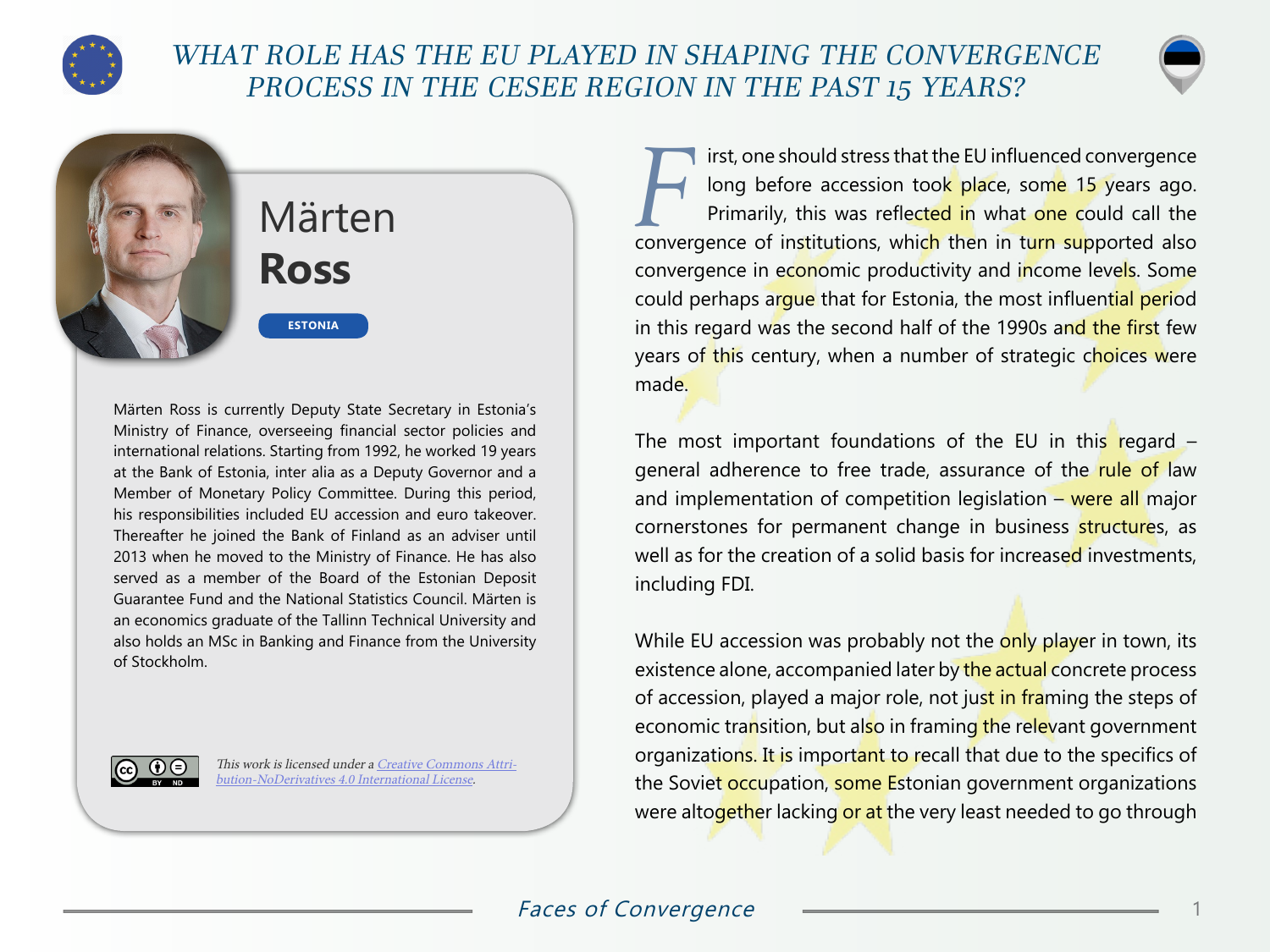



International cooperation, e.g. with the IMF or World Bank, and deepened exchanges with the Nordic countries helped to shape the build-up of organizational and professional know-how of various government bodies. The depth of interaction during the EU accession process was much stronger still, profoundly helping to put the necessary skills and efficiency of these bodies in place. I would argue that the accession negotiation phase was quite invaluable for Estonian statehood.

Then the EU accession shock occurred. Although accession was by no means a complete surprise and should have been factored-in by most market participants already for some time, its microeconomic and macroeconomic effects were larger and longer-lasting than forecast. Already during the pre-accession period, but more intensely thereafter, accession influenced the Estonian economy in complex ways through trade, labour market and capital channels.

It can be argued that, somewhat paradoxically, the pre-accession preparation phase did not necessarily help to avoid this accession shock. During the years of the accession negotiations and accession preparations, the pace of change had been fast. An enthusiastic rush of 'impatience' was therefore reflected in the mind-sets of many analysts' who expected everything to take effect immediately. There was a tendency around the time of accession to assume that the economic changes that were visible during the early months constituted the whole picture. This was definitely not true. Trade rules and other effects of practical integration still took some time to work themselves through. The same could be said of decisions on capital flows.

Therefore, as the first forecasts (and policy conclusions) following accession conveyed the message that in the economy 'there are changes, but they remain muted'. Early signs of a gearing-up in both foreign trade and more importantly, in the credit cycle, were overlooked.

Even if the economic effects of accession to the single market were relatively well understood and well anticipated, the effects coming from trade flows or from the integration of economic structures were surprisingly strong. By many accounts, these channels greatly supported the strategic integration of Estonia's real economy into the European economic sphere and the economic boost from lowering administrative barriers to trade was quite strong.

The channel of labour market integration, particularly with our northern neighbour Finland, took a bit longer to get off the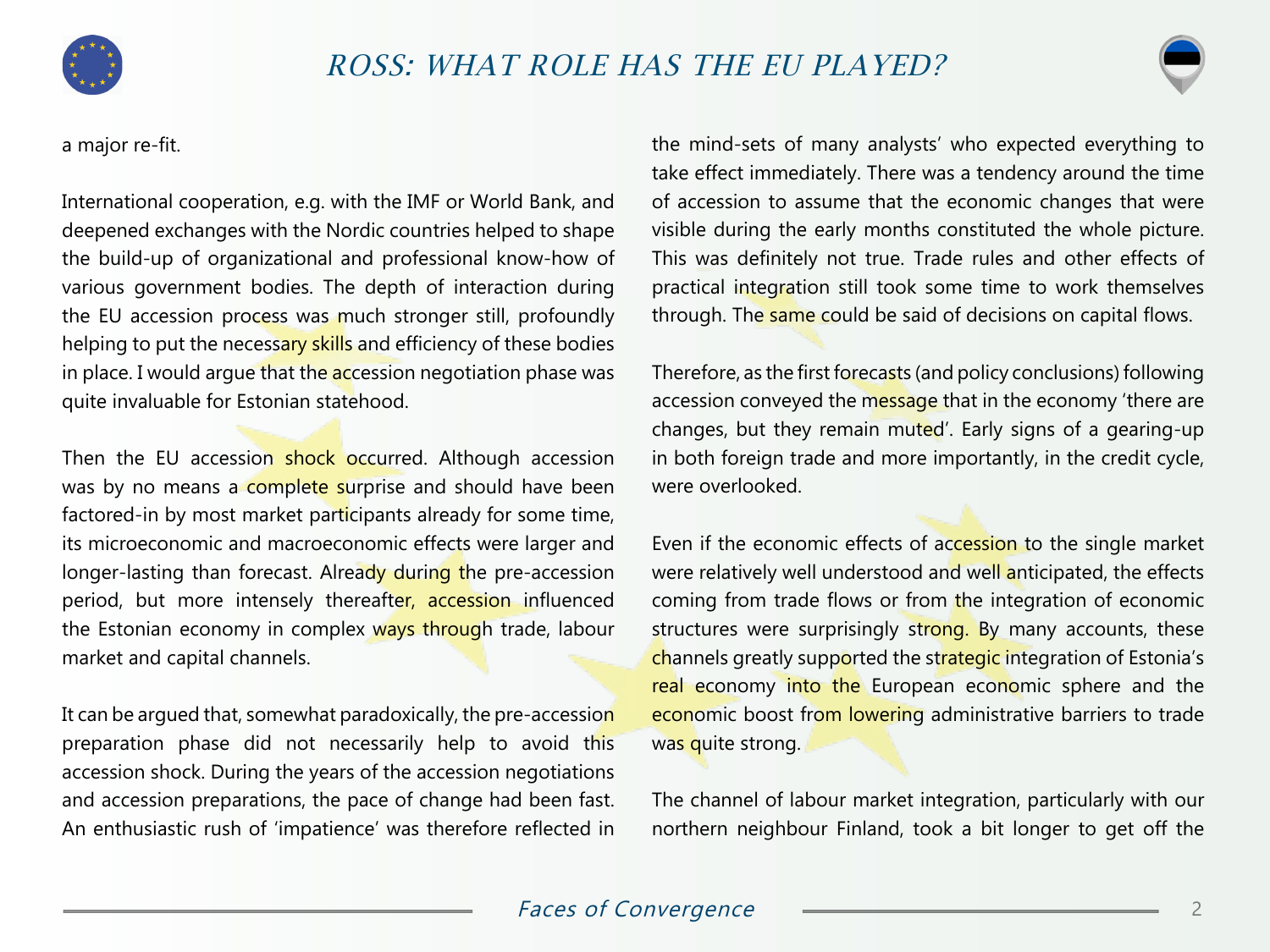



With the breakout of the financial crisis, however, this channel took off. The migration volumes were not as large as seen elsewhere in Europe, but the movement of labour was intensive enough to fundamentally change the functioning of the labour market, creating new pressures on migration-equilibrating wage level formation.

The question of how to treat this phenomenon in analysis and policy-making became a major intrigue in Estonia within the second stage of EU membership. Exactly how to assess the NAWRU remains a puzzle, while pressures to restructure the economy and to move away from low paid employment made progress in helping to stabilize migration flows. The dramatic increase in the potential mobility of labour resulting from accession, and the necessity to ensure the integration of societies, was perhaps the most important factor driving the further restructuring of the economy, which at the same time created new factions in the political landscape. Possibly, it had also a vital role to play in moving the economy towards higher value-added sectors such as the digital industries.

To evaluate how EU accession influenced financial integration is a bit trickier. True, legislative and regulatory best practices came from the EU. But international best practices might have also been acquired without EU Membership. The prospect, however, of access to the single market was a catalyst to integration, including by providing sufficient clarity for the integration of the Estonian banking sector into the Nordic banking system. This, at the time, helped to fuel the build-up of a credit boom in the post-accession period. Although a problem in itself, financial integration brought its own stabilizing forces. When the bubble burst, real estate market shocks were able to be absorbed and credibility restored by diversified financial groups.

And then there is the question of the euro. Euro area Membership was unequivocally one of the most important drivers of both the convergence process and further economic integration. While much attention in the usual "how-to-make-the-euro-stronger" discussions concentrates on macroeconomic elements, the effect of supportive microeconomic consequences of a single currency can be assessed as even more important. For example, the effects of more intensified price comparisons, the provision of a single accounting unit and also the boost to cross-border day-to-day investments have all been functioning well, as one would expect from a single currency area.